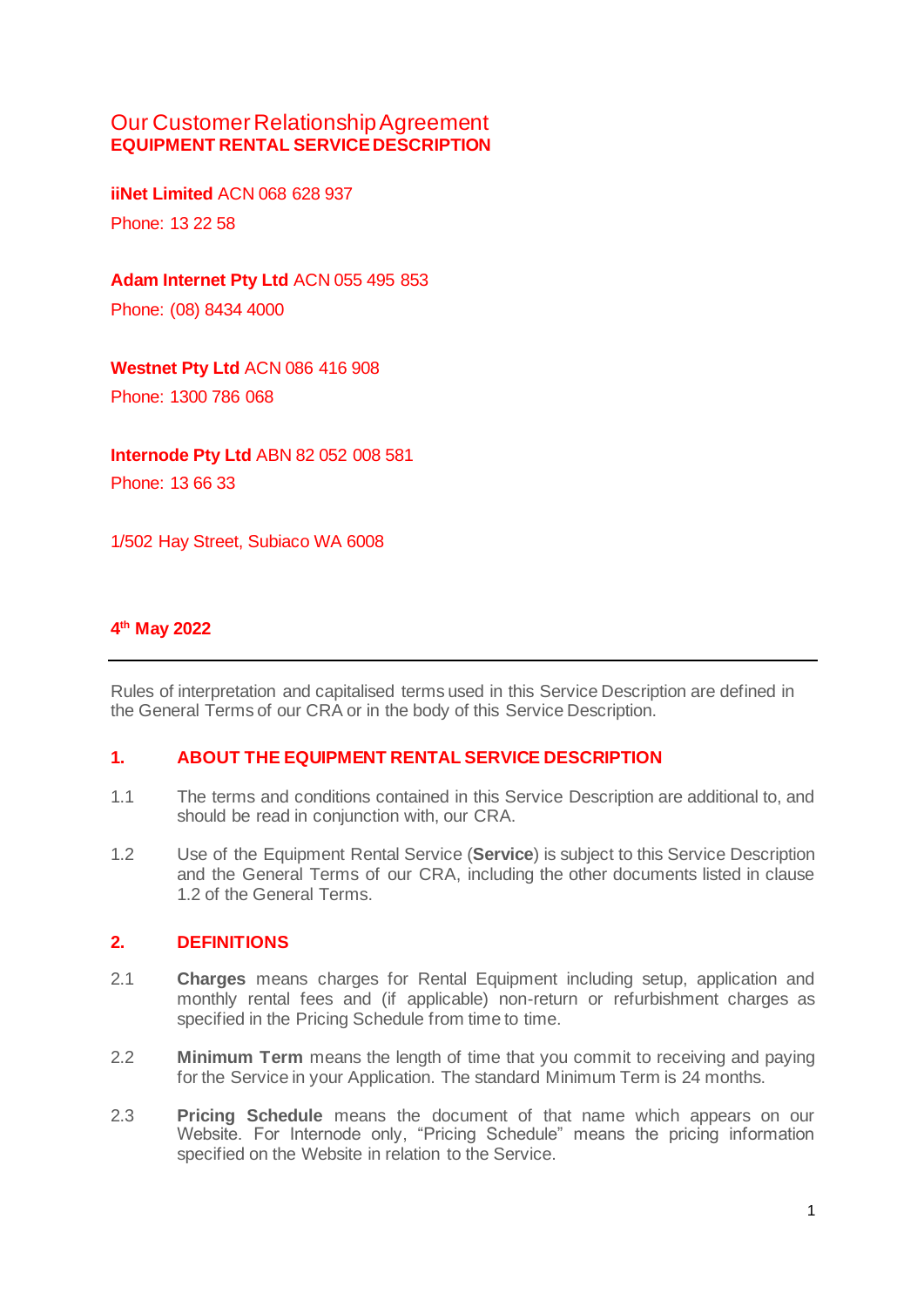- 2.4 **Rental Equipment** means the equipment owned by us and rented by you and all associated cabling and accessories rented to subscribers by us.
- 2.5 **Service** means the provision of Rental Equipment specified in your Application for your personal use on a rental basis.

# **3. THE RENTAL EQUIPMENT SERVICE**

- 3.1 The Service is only available for a limited selection of equipment offered by us on a rental basis (as specified on the Website), when purchased as part of a bundle with eligible broadband service.
- 3.2 The Rental Equipment is not usable without an eligible active broadband service.

# **4. ELIGIBILITY**

- 4.1 Applications for the Service may be made on our Website, by contacting us.
- 4.2 To receive the Service, you must:
	- (a) be at least 18 years of age; and
	- (b) maintain an active eligible broadband service.
- 4.3 We may decline Applications for Rental Equipment in our absolute discretion. Matters affecting the exercise of such discretion may include (but are not limited to) that you are not eligible for the Service, or you have requested the Service be provided to an unusual or unsafe location.
- 4.4 If you rent more than one item, each item will be subject to a separate contract governed by this Service Description, our CRA and the terms of your Application.
- 4.5 No rental equipment is available on our dial-up or Wimax services.

# **5. CHARGES**

- 5.1 You are responsible for the payment of all charges for the Rental Equipment.
- 5.2 Fees and charges for any other of our services (including broadband internet charges and Fetch/IPTV TV subscription charges) are payable in addition to the Rental Equipment charges.
- 5.3 Your regular Rental Equipment monthly charge will not be varied during the Minimum Term.
- 5.4 You are responsible for the safekeeping of the Rental Equipment. You will be charged a non-return fee if the Rental Equipment is:
	- (a) damaged beyond economic repair;
	- (b) lost or stolen; or
	- (c) otherwise not returned to us within 21 days of the end of your Equipment Rental contract for any reason.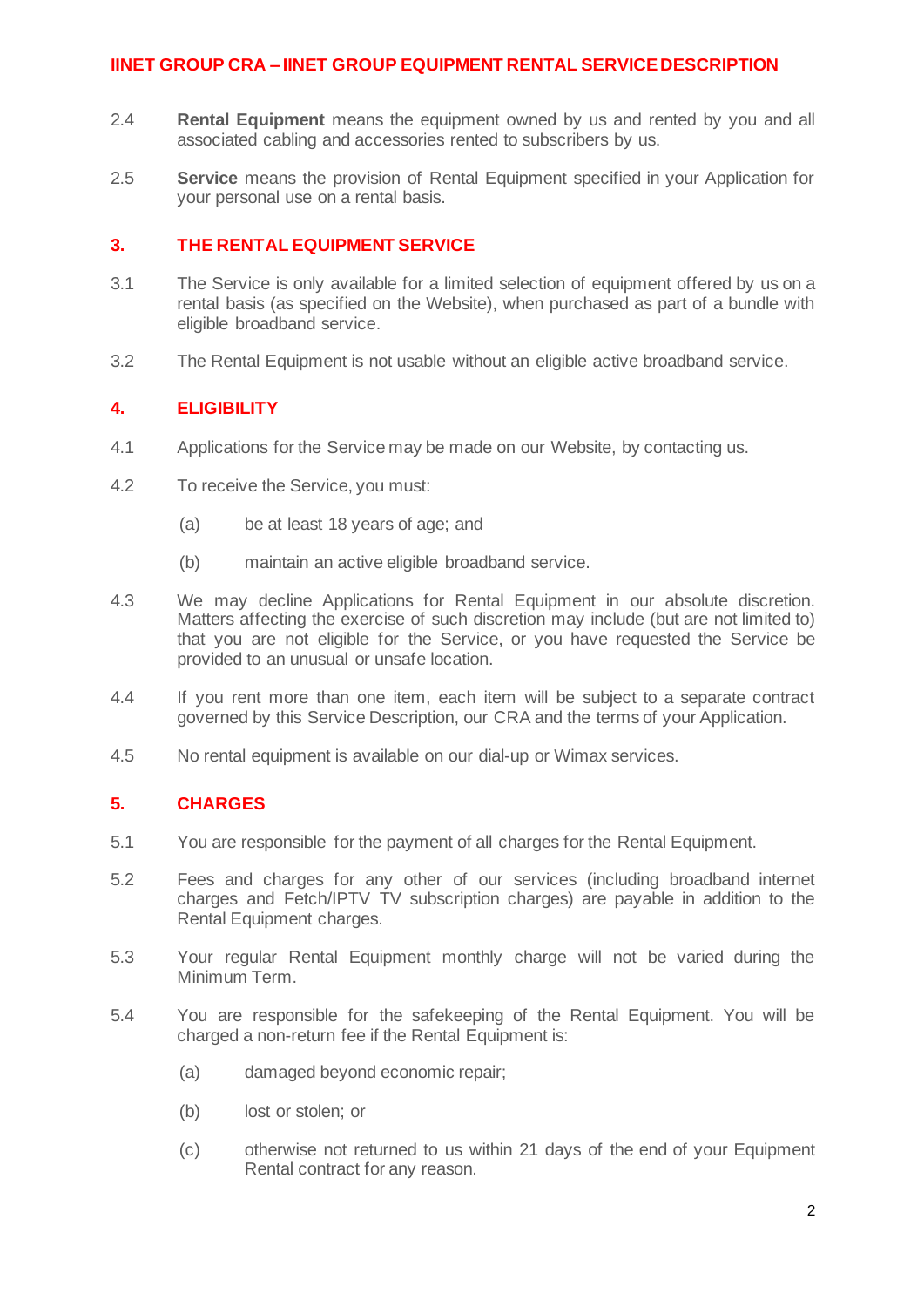- 5.5 You will be charged a refurbishment fee by us if:
	- (a) at any time the equipment requires repair as a result of misuse or abuse; or
	- (b) ownership labels or anti-tamper notices affixed to equipment are removed or defaced.
- 5.6 If any accessories, cables and instruction documents are not returned to us upon cessation of the rental period you will be charged the full replacement cost plus an administration fee of \$25.

# **6. EQUIPMENT**

- 6.1 The Rental Equipment must be installed in a safe, secure, and clean location with suitable ventilation at the address specified in your Application.
- <span id="page-2-0"></span>6.2 The Rental Equipment is owned by us and will operate in connection with an eligible broadband service. This means that you have no property or ownership rights in the Rental Equipment and, when the Service ends, you are required to return the Rental Equipment in good condition (including all accessories and cables) within 21 days in accordance with the instructions provided to you at that time. **YOU WILL BE REQUIRED TO PAY NON-RETURN OR REFURBISHMENT FEES IF YOU FAIL TO RETURN RENTAL EQUIPMENT IN GOOD AND USABLE CONDITION. SEE OUR PRICING SCHEDULE FOR FEE DETAILS FOR YOUR RENTAL EQUIPMENT MODEL, INDIVIDUAL ACCESSORIES AND CABLES.**
- 6.3 You agree that you (and anyone you allow or authorise to use the Rental Equipment) will:
	- (a) set up and operate the Rental Equipment within 10 days of receiving it. You must notify us within a further 5 days if the Rental Equipment is not working;
	- (b) use the Rental Equipment properly and in accordance with the instructions provided from time to time;
	- (c) keep the Rental Equipment in good and useable condition at all times at the address specified on your Application until it is returned;
	- (d) not sell or part with the possession of the Rental Equipment;
	- (e) not tamper with, or make any connections to, the Rental Equipment in any way or do anything which is inconsistent with the user instruction manual; and
	- (f) notify us as soon as possible if the Rental Equipment is damaged, destroyed, stolen or interfered with in any way.
- 6.4 Instructions on how to self-install the Rental Equipment are set out in the Quick Start Guide which you will receive at the same time as the Rental Equipment. If you encounter any problems installing the Rental Equipment, please refer to the Quick Start Guide or, if possible, to the troubleshooting guide onscreen. If you are still experiencing difficulties, you can contact us.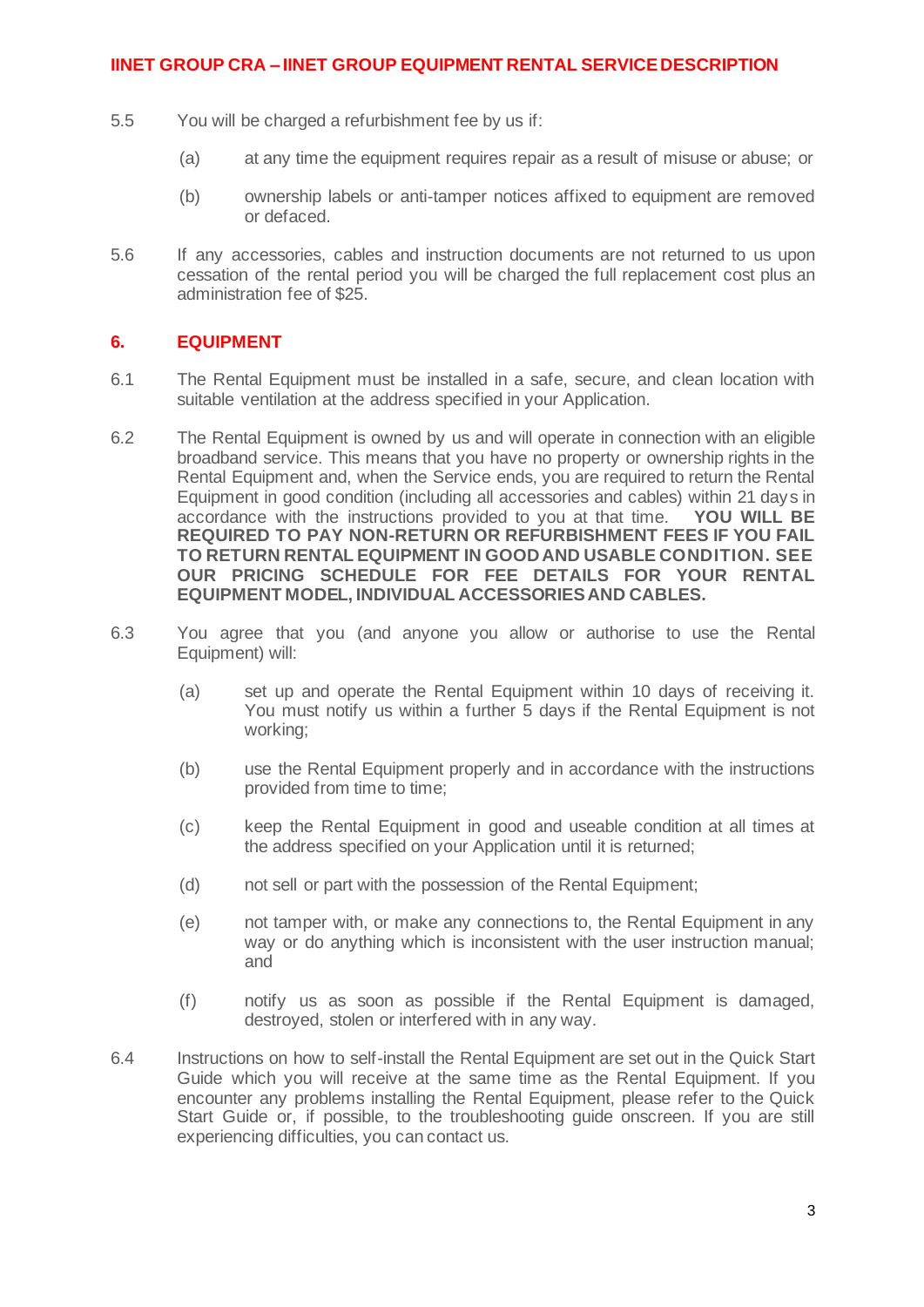6.5 Rental Equipment provided by us may not be brand new. You may receive Rental Equipment that has been refurbished

# **7. FAULTY EQUIPMENT**

- 7.1 We will replace faulty Rental Equipment without charge, unless the fault has been caused by your non-compliance with this Service Description or our CRA.
- 7.2 You agree:
	- (a) to report to us any faults with the Rental Equipment that you are renting from us as soon as practicable after you become aware of such faults; and
	- (b) that you may be asked to co-operate with us in the resolution of the fault, for example by providing information on the status lights of your Rental Equipment, or facilitating access to your property by a technician.

# **8. EQUIPMENT FEATURES AND CHARACTERISTICS**

- 8.1 You accept that:
	- (a) advertised features of the Rental Equipment are subject to change due to manufacturer software updates from time to time. This includes adding, changing or withdrawing any feature or functionality associated with the Rental Equipment; and
	- (b) the performance of the Rental Equipment depends on factors that we cannot always control. Such matters include, but are not limited to:
		- (A) your correct operation of the Equipment; and
		- (B) the correct configuration of your broadband service and other relevant equipment (such as your computer).
	- (c) Your ability to utilise all features of the Rental Equipment will depend on a variety of factors including the type of your broadband connection and other associated services.

#### **9. CONTRACT DURATION & SERVICE CANCELLATIONS**

- 9.1 When you submit an Application for the Service, you are committing to the Minimum Term specified in the Pricing Schedule or in your Application. Early termination fees may apply if you terminate the Service during the Minimum Term. Details of early termination fees are available in the Pricing Schedule.
- 9.2 Unless you contact us to cancel the Service when your Minimum Term ends, we will continue to provide the Service on a monthly basis and you agree to continue paying the applicable charges. At the end of your Minimum Term we may by prior notice to you vary the charges. If you do not agree to such changes you will not be obliged to continue receiving the Service.
- 9.3 When you cease receiving the Service for any reason:
	- (a) all Rental Equipment (including all accessories such as cables) must be returned in accordance with claus[e 6.2](#page-2-0) (non-return fees apply in relation to